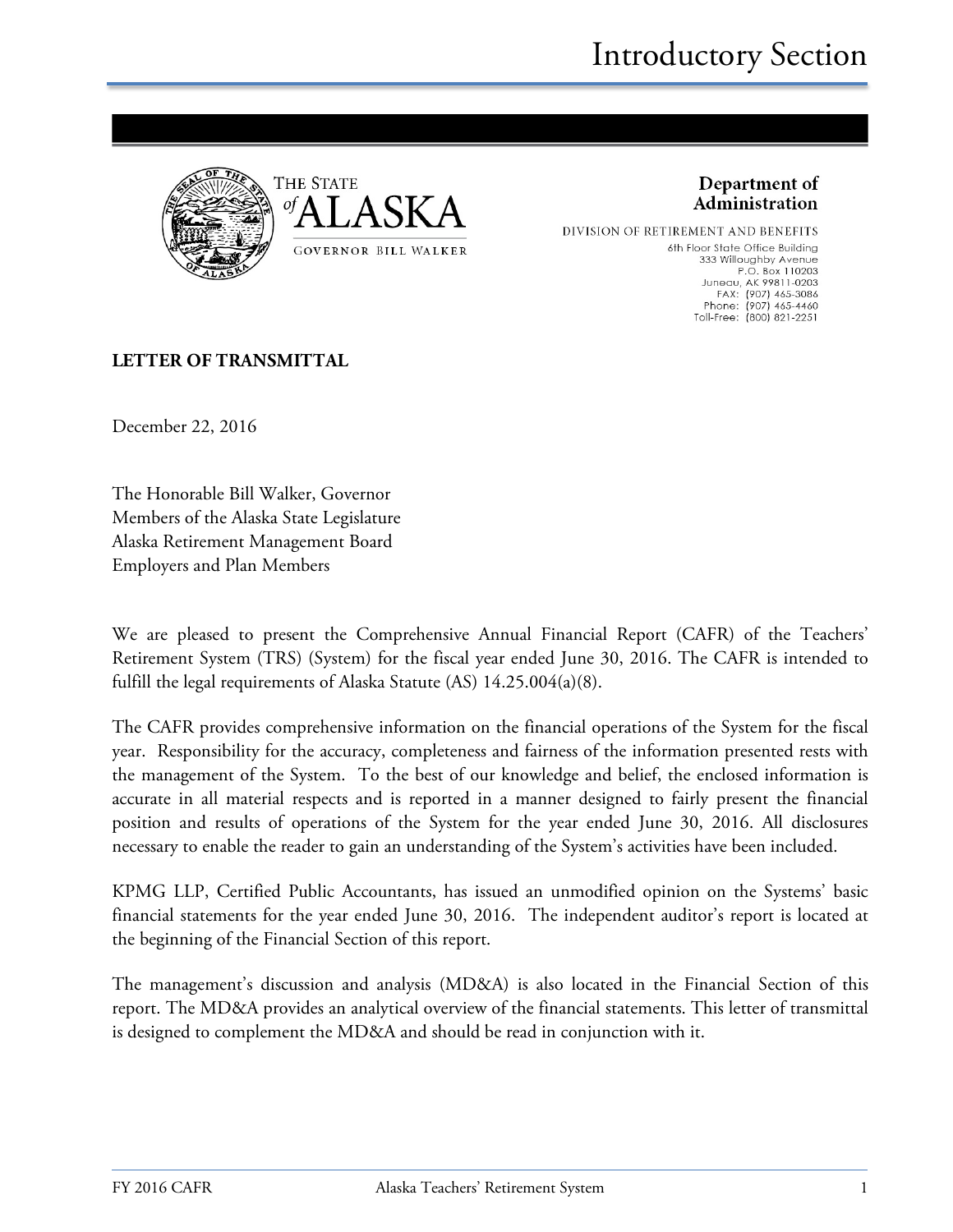The CAFR is divided into five sections:

- **Introductory Section**, which contains the letter of transmittal, the organizational chart of the Division, and a list of the members serving on the Alaska Retirement Management Board (Board);
- **Financial Section**, which contains the Independent Auditor's Report, MD&A, basic financial statements, required supplementary information, and additional information;
- **Investment Section**, which contains a report prepared by the investment consultant, a report on investment activity, investment results, and various investment schedules;
- **Actuarial Section**, which contains the Actuarial Certification letter and the results of the most current annual actuarial valuation; and
- **Statistical Section**, which includes additional information related to financial trends, demographic and economic information, and operating information.

#### **Profile of the System**

The System was established in 1955 to provide pension benefits to teachers and other eligible participants. Post-employment health care benefits were added in July 1, 1975. Senate Bill 141, signed into law on July 27, 2005, closed the Defined Benefit (DB) Plan effective July 1, 2006, to new members and created a Defined Contribution Retirement (DCR) Plan for members first hired on or after July 1, 2006. Beginning in fiscal year 2007, the System consists of: (1) the DB Plan and (2) the DCR Plan. This report includes both plans. The DB Plan includes the pension plan and the Alaska Retiree Health Care Trust (Tiers I and II). The DCR Plan includes the defined contribution retirement trust, occupational death and disability plan, retiree major medical plan, and the health reimbursement arrangement plan (Tier III).

#### **Reporting Entity**

The System is considered a component unit of the State of Alaska (State) for financial reporting purposes. Due to the closeness of the System's relationship to the State, it is included in the State of Alaska CAFR as a fiduciary fund.

The Commissioner of the Department of Administration, appointed by the Governor, is responsible for administering the System. In order to meet the statutory requirements of administering the System, the Commissioner appoints the Plan Administrator of the Division of Retirement and Benefits (Division). The Plan Administrator is responsible for the daily operations of the System.

The Board, constituted effective October 1, 2005, replaced the Teachers' Retirement Board (effective July 1, 2005) and the Alaska State Pension Investment Board (effective October 1, 2005).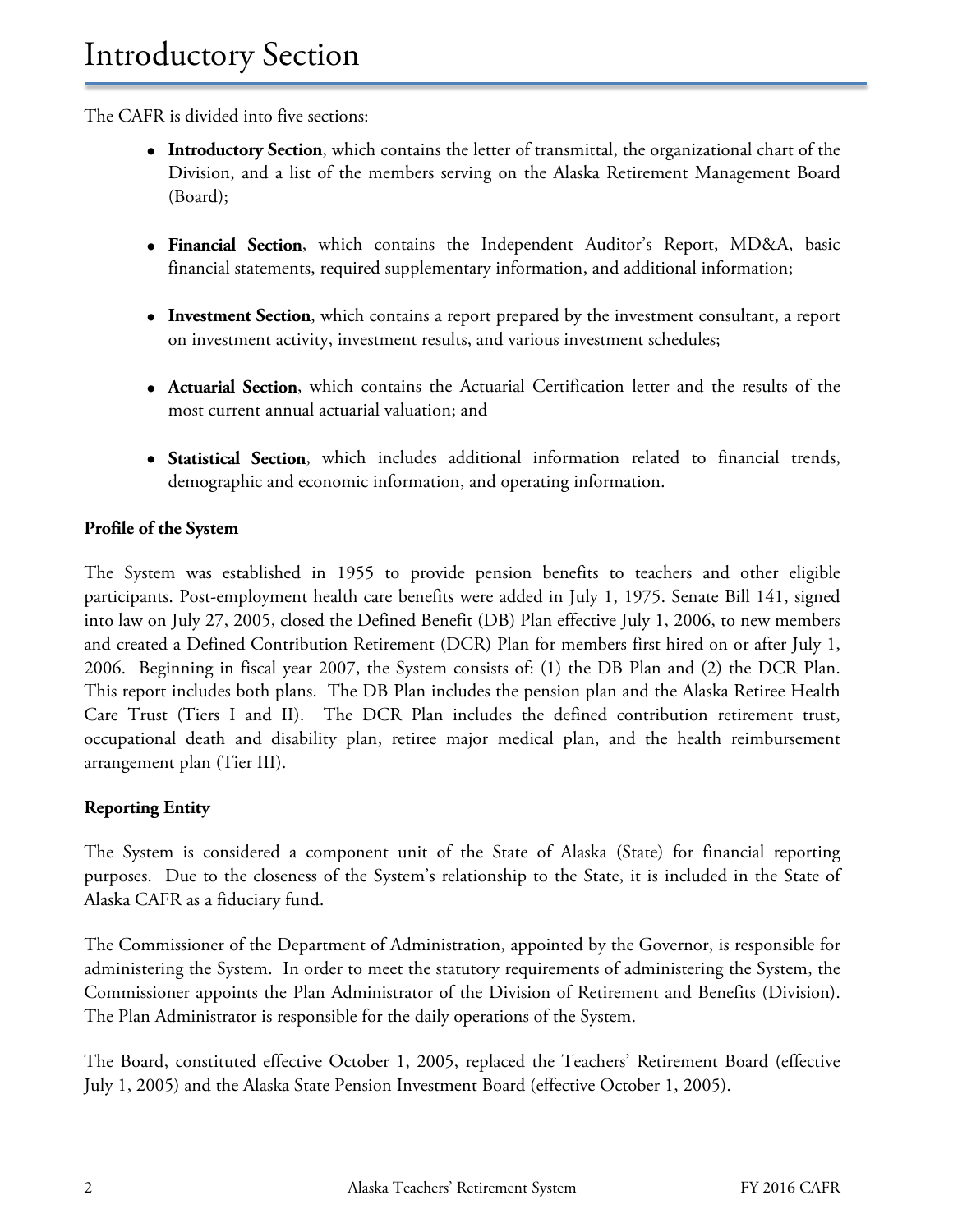The Board is responsible for:

- adopting investment policies and developing investment objectives;
- providing a range of investment options and establishing the rules by which participants can direct their investments among those options, when applicable;
- establishing crediting rates for members' individual contribution accounts, when applicable;
- assisting in prescribing policies for the proper operation of the System;
- coordinating with the System Administrator to have actuarial valuations performed;
- reviewing actuarial assumptions and conducting experience analyses;
- contracting for an independent audit of actuarial valuations and external performance calculations; and
- reporting the financial condition of the Systems to the Governor, Legislature, and individual employers participating in the System.

#### **Major Initiatives / Changes**

The System continues to make progress on several on-going projects. Most of these efforts are focused on improving customer service, technology, methods for employers to submit information, methods for members to obtain information, and continued compliance with accounting requirements of the Governmental Accounting Standards Board (GASB) and the Financial Accounting Standards Board (FASB), as applicable.

The System continues to assess and retool its communication efforts, which include printed handbooks, newsletters, and website content. The System strives to ensure that all communication material is clear, accurate, and user-friendly.

The System strives to provide the highest degree of customer service to all members. The Division continues to enhance and develop the central Member Services Section with the goals of improving phone service, provide faster processing of all customer requests, and improving member education services.

The System continues to offer a broad array of fairs and seminars directed toward both active members and employers, with the goal to assist employers with successful marketing of the plans, educating members about all benefits available from early career through to retirement, encouraging healthy living, and how to best use the health plan.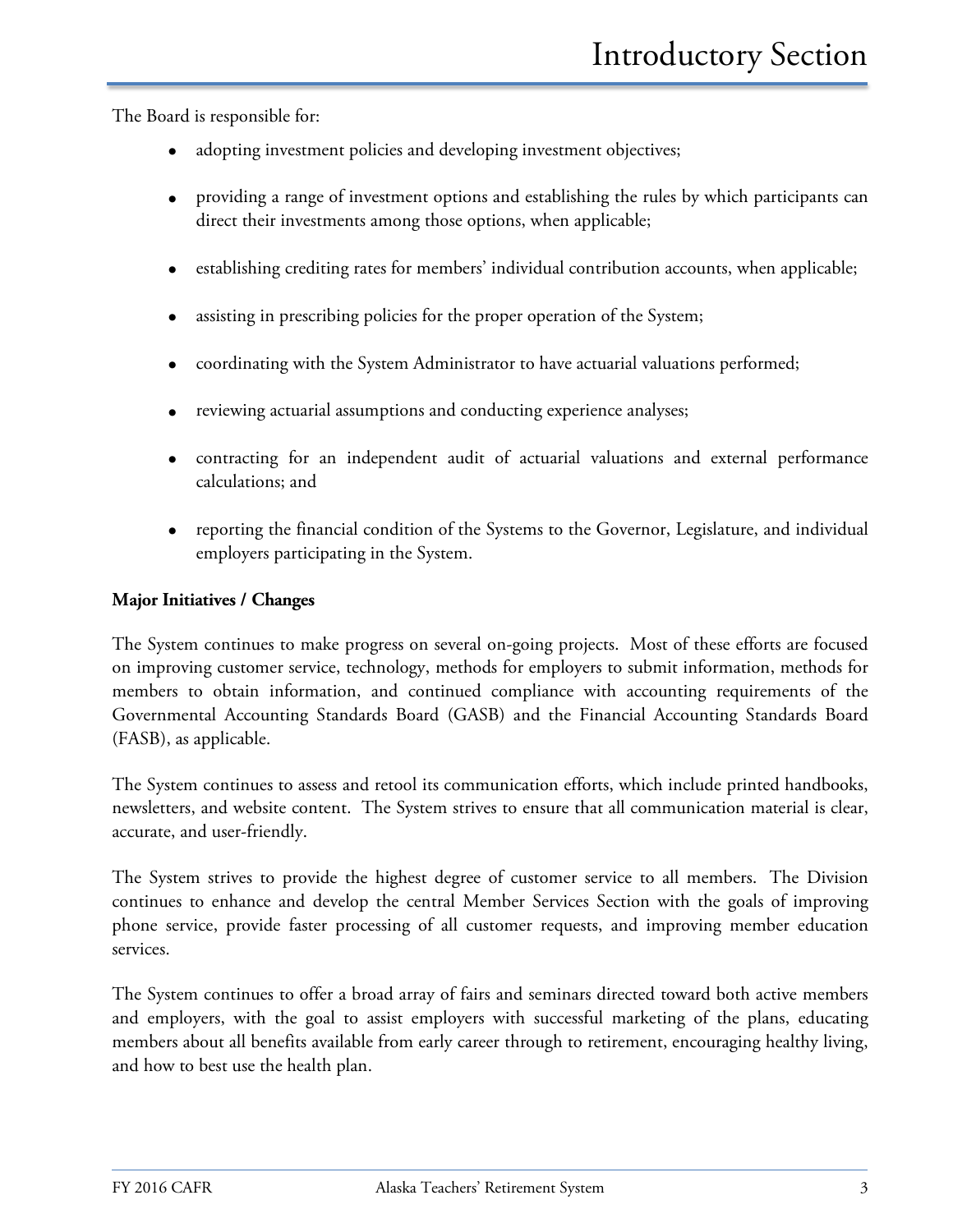#### **Funding Requirements**

The System's consulting actuary, Buck Consultants, presented the results of the June 30, 2014, actuarial valuation report to the Plan Administrator, Division, and the Board. The assumptions and benefits are explained in the Actuarial Section of this report.

Based on the most recent valuation report dated June 30, 2015, the System's DB Plan has a funding ratio (actuarial value of DB Plan assets divided by actuarial liabilities for pension and postemployment healthcare benefits) of 83.3%. The DB Plan's unfunded actuarial accrued liability (actuarial liability minus actuarial value of DB plan assets) totals approximately \$1.6 billion. The unfunded liability continues to be addressed at all levels of the State. The Governor's budget proposes to provide funding to System's employers in order to maintain an appropriate level of employer contributions while also paying the actuarially determined contribution rate adopted by the Board.

#### **Investments**

On June 30, 2016, the DB Plan's investment portfolio was valued at \$7.4 billion and earned a (0.36)% return for the fiscal year ended June 30, 2016. The DCR Plan's investment portfolio was valued at \$378.0 million for the fiscal year ended June 30, 2016. Over the past five years ending June 30, 2016, the DB Plan's investments earned a 6.67% return. The Board has statutory oversight of the System's investments and the Department of Revenue, Treasury Division, provides staff for the Board. Actual investing is performed by investment officers in the Treasury Division or by contracted external investment managers. The Board reviews and updates investment policies and strategies and is responsible for safeguarding invested assets.

#### **Accounting System**

This CAFR has been prepared to conform to the principles of accounting and reporting established by the GASB. Specific accounting treatments are detailed in the Notes to Financial Statements found in the Financial Section of this report.

#### **Internal Controls**

Division management is responsible for establishing and maintaining a system of internal controls to protect System assets from loss, theft, or misuse and to ensure adequate accounting data is compiled for the preparation of financial statements in conformity with generally accepted accounting principles. The cost of internal control should not exceed anticipated benefits; the objective is to provide reasonable, rather than absolute, assurance that the financial statements are free of any material misstatements.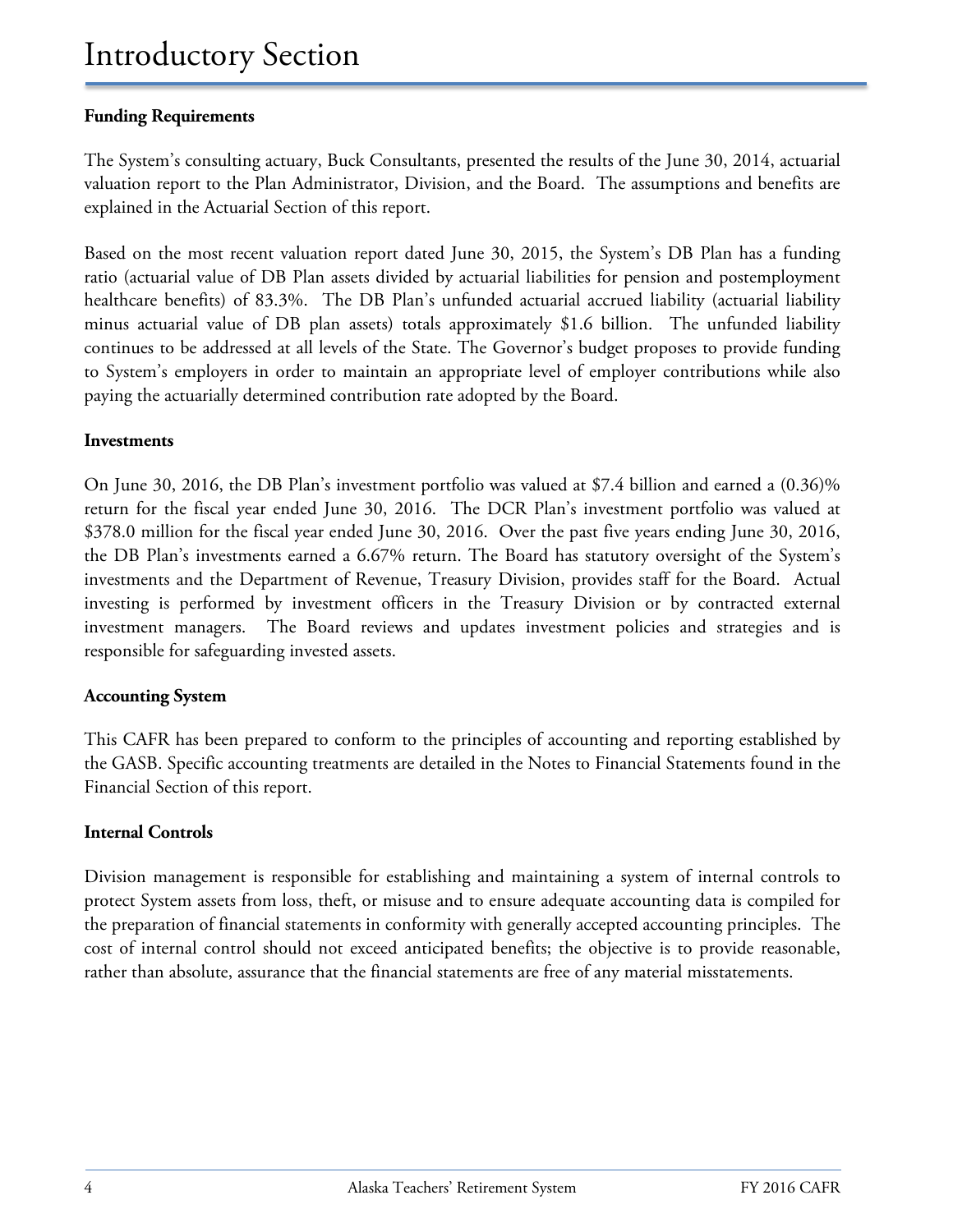#### **Awards**

The Government Finance Officers Association of the United States and Canada (GFOA) awarded a Certificate of Achievement for Excellence in Financial Reporting to the System for its CAFR for the fiscal year ended June 30, 2015. The Certificate of Achievement is a prestigious national award that recognizes conformance with the highest standards of preparation of state and local government financial reports.

In order to be awarded a Certificate of Achievement, a government entity must publish an easily readable and efficiently organized CAFR. This report must satisfy both U.S. generally accepted accounting principles and applicable legal requirements.

A Certificate of Achievement is valid for a period of one year. We are confident our current CAFR continues to meet the Certificate of Achievement Program's requirements and are submitting it to the GFOA for consideration.

Additionally, the Public Pension Coordinating Council (PPCC) awarded the Public Pension Standards Award for Funding and Administration certificate to the Division for the fiscal year ended June 30, 2016.

The Public Pension Standards Award for Funding and Administration certificate is valid for a period of one year. The Division is confident the System will continue to meet the standards award requirements and will apply to the PPCC for consideration in 2017.

#### **Acknowledgements**

The preparation of this report is made possible by the dedicated services of the staff of the Department of Administration, Division of Retirement and Benefits; Department of Law; and the Department of Revenue, Treasury Division. This report is intended to provide complete and reliable information as a basis for making management decisions, as a means of determining compliance with legal provisions, and as a means of determining responsible stewardship of the System's financial resources.

The report is available on the web at http://doa.alaska.gov/drb/trs/trscafr.html and mailed to those who submit a formal request. This report forms the link between the System and the membership. The cooperation of the membership contributes significantly to the success of the System. We hope the employers and plan members find this report informative.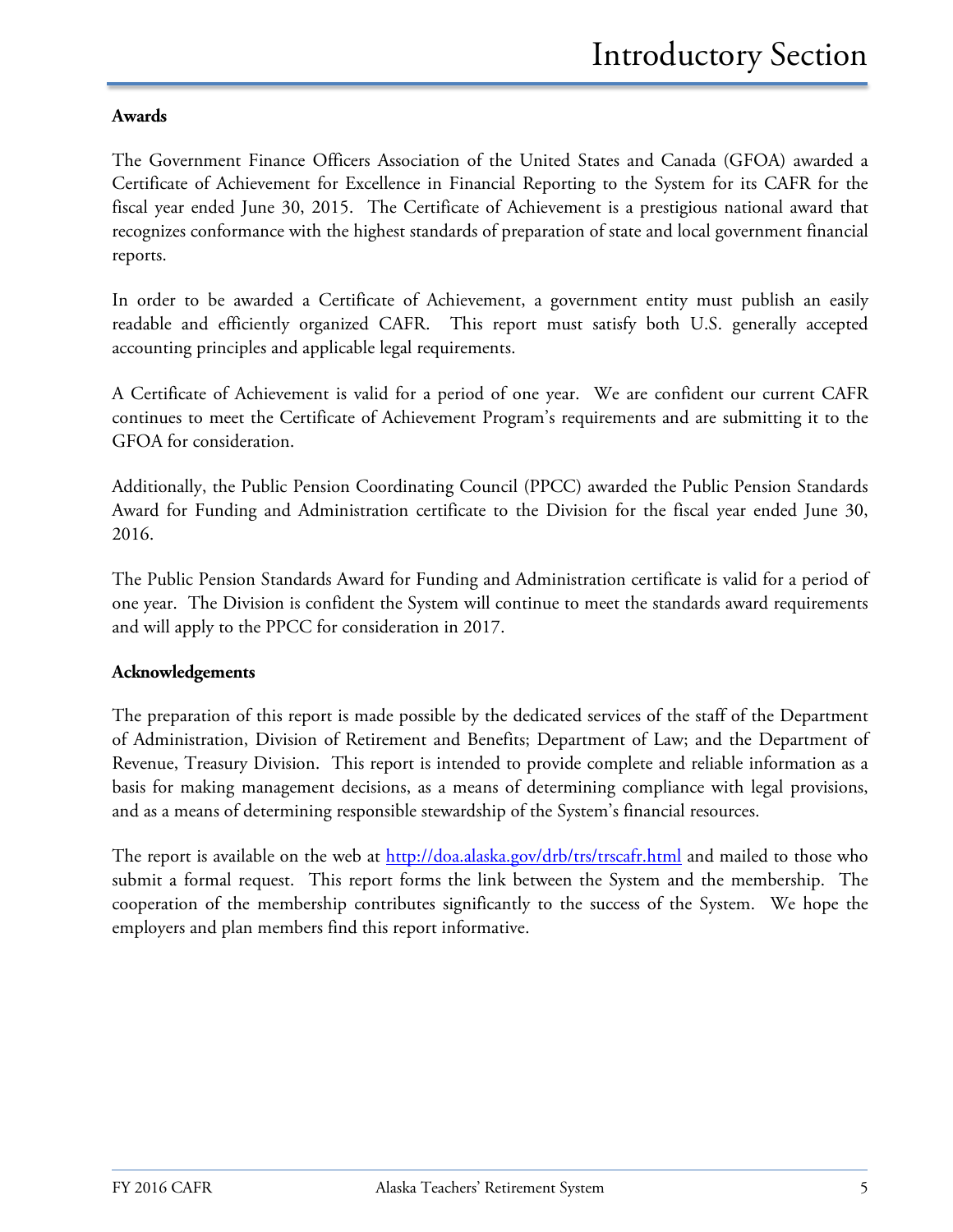We are grateful to the Alaska Retirement Management Board, staff, advisors, and to the many people who have diligently worked to assure the successful operation of the System.

Respectfully submitted,

Jim Puckett Michaud Michele Michaud Chief Operations Officer Chief Health Official

Jachy L  $\star$  $a$ 

Kathy Lea Kevin Worley

Sheldon Fisher Ryan Mitchell-Colgan Commissioner Deputy Commissioner

Chief Pension Officer Chief Financial Officer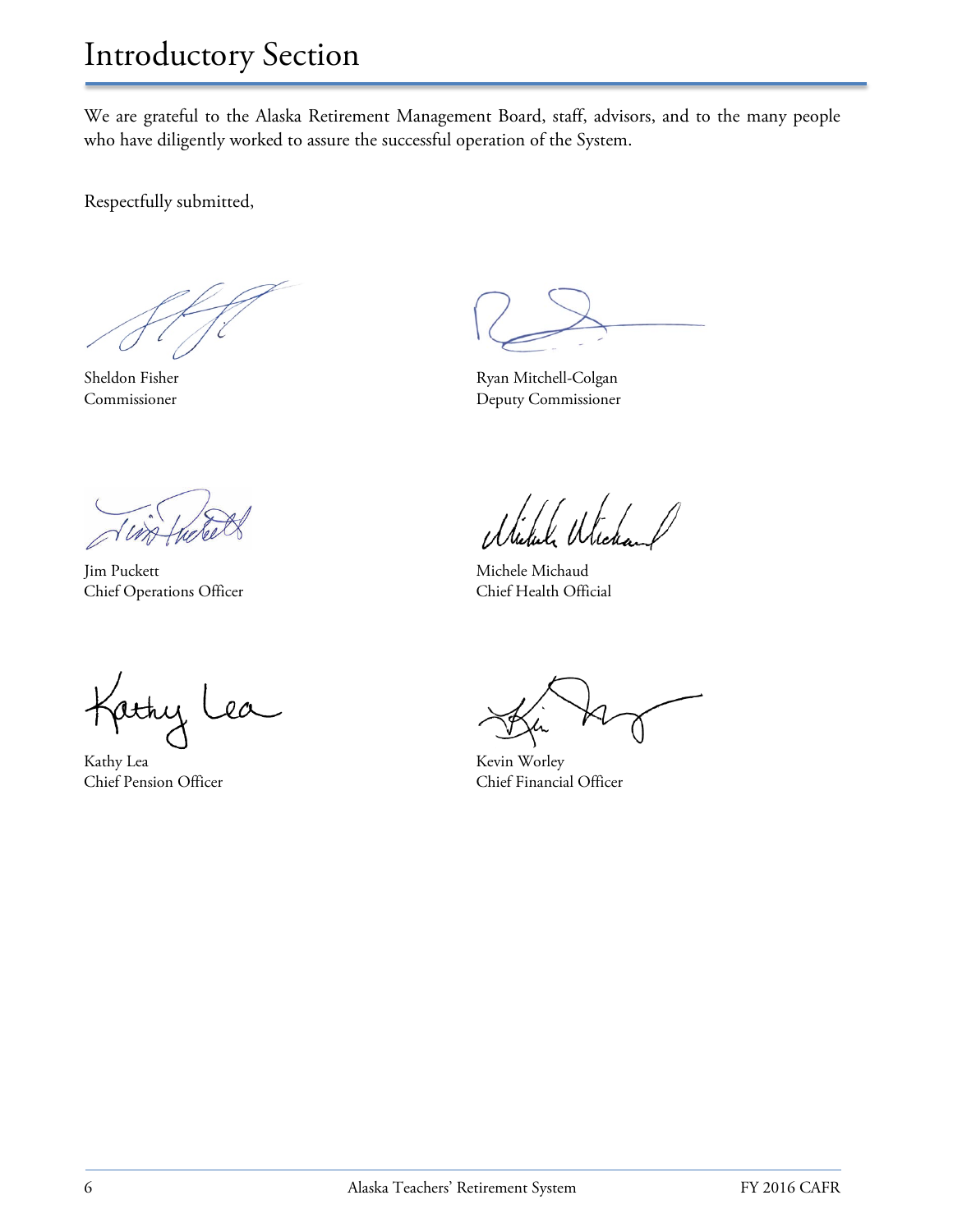

Government Finance Officers Association

Certificate of Achievement for Excellence in Financial Reporting

Presented to

### Alaska Teachers' Retirement System

For its Comprehensive Annual Financial Report for the Fiscal Year Ended

June 30, 2015

v K.

Executive Director/CEO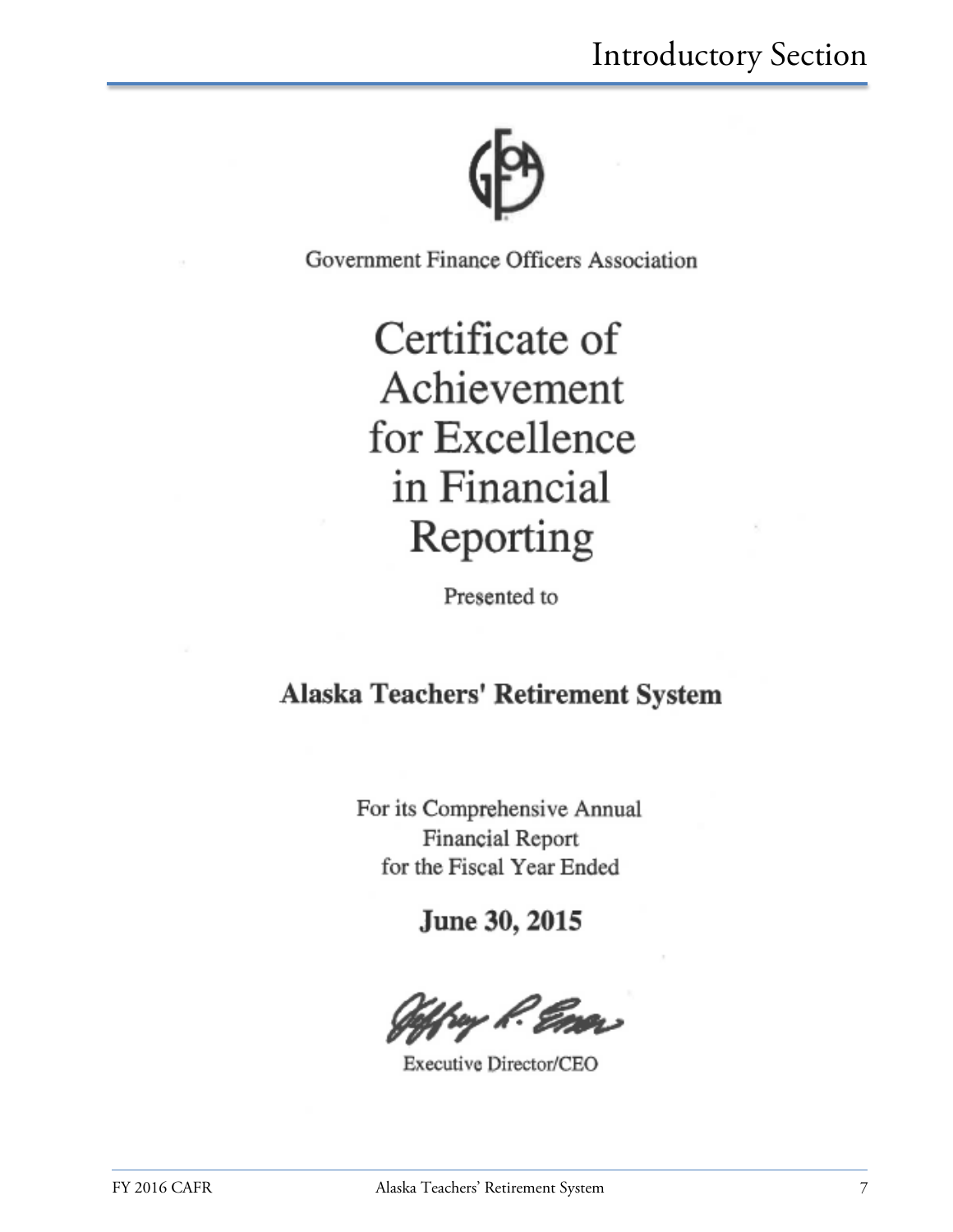

### Public Pension Coordinating Council

# *Public Pension Standards Award For Funding and Administration 2016*

Presented to

## *Alaska Teachers' Retirement System*

In recognition of meeting professional standards for plan funding and administration as set forth in the Public Pension Standards.

*Presented by the Public Pension Coordinating Council, a confederation of*

National Association of State Retirement Administrators (NASRA) National Conference on Public Employee Retirement Systems (NCPERS) National Council on Teacher Retirement (NCTR)

alan Hiliniple

Alan H. Winkle Program Administrator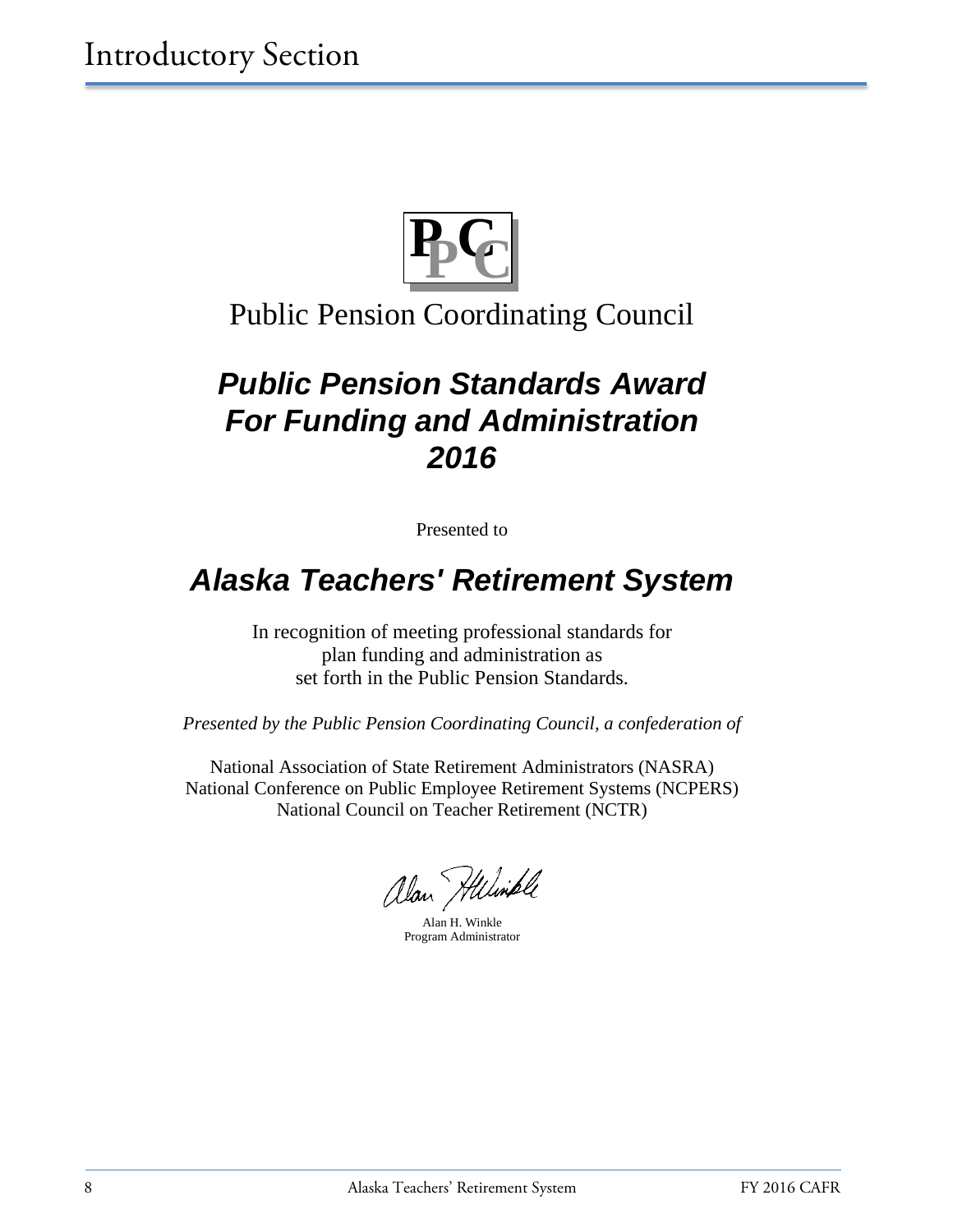### **ORGANIZATION CHART**

**As of June 30, 2016**

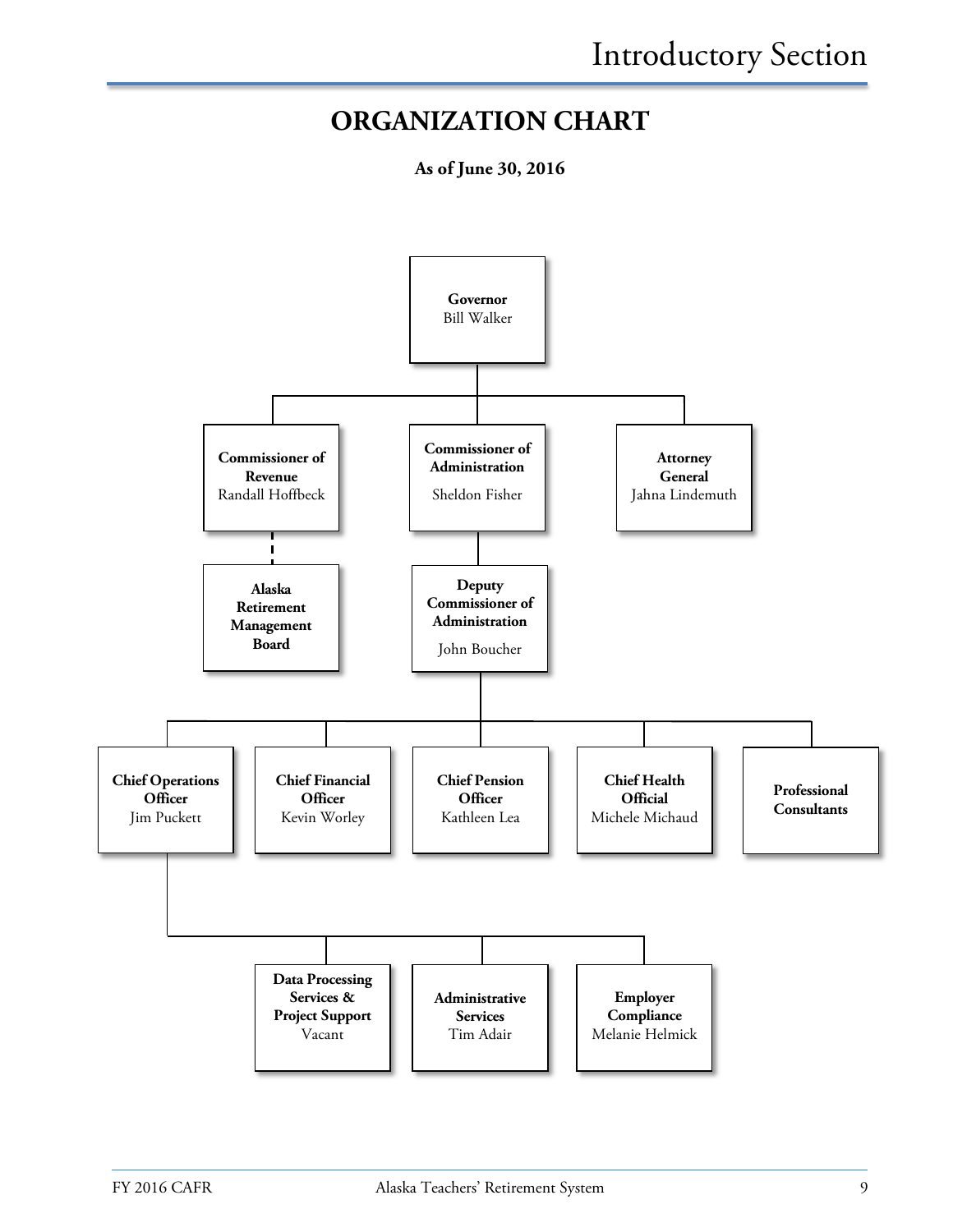#### **Section Responsibilities**

The **Member Services Section** is responsible for providing comprehensive retirement counseling to the participating members and employers in the plan. This section appoints members to retirement and maintains benefit payment information.

The **Health Plan Administration Section** is responsible for the administration of health, disability, and life insurance. This section provides benefits counseling and plan change information to the membership.

The **Financial Services Section** is responsible for maintaining the employee and employer records and accounts in each of the plans administered by the Division, producing financial statements and reports, and assuring compliance with Internal Revenue Service requirements.

The **Data Processing Services and Project Support Section** supports the information systems the System uses. Responsibilities include planning, development, data base design, programming, and operational support of the data processing systems, including the Local Area Network.

The **Administrative Services Section** is responsible for budget preparation, fiscal management of appropriations, procuring professional services, supplies, and equipment. The section manages the System's record center containing the member's physical records and performs other administrative functions such as legislative tracking and personnel management.

| <b>Professional Consultants</b> |                                      |                                      |
|---------------------------------|--------------------------------------|--------------------------------------|
| <b>Consulting Actuary</b>       | Third-Party Healthcare Claim         | <b>Consulting Physicians</b>         |
| <b>Buck Consultants</b>         | Administrator                        | Ward Hurlburt, M.D.                  |
| Denver, Colorado                | Aetna Life Insurance Company         | Juneau, Alaska                       |
| Gabriel Roeder Smith            | Lexington, Kentucky                  | Terrence Tauschek                    |
| Denver, Colorado                | HealthSmart Benefit Solutions, Inc.  | Anchorage, Alaska                    |
|                                 | Charleston, West Virginia            | Michael Fraser                       |
| <b>Independent Auditors</b>     | Moda Health / Delta Dental of Alaska | San Diego, California                |
| <b>KPMG LLP</b>                 | Portland, Oregon                     | First Medical Advisory Group Inc.    |
| Anchorage, Alaska               | PayFlex Systems USA, Inc.            | Salem, Oregon                        |
|                                 | Omaha, Nebraska                      | Maximus Federal Services             |
| <b>Benefits Consultants</b>     | CHCS Services, Inc.                  | Reston, Virginia                     |
| Maximus Federal Services        | Pensacola, Florida                   | Mountain State Orthopedic Consulting |
| Reston, Virginia                |                                      | Eagle, Idaho                         |
| The Segal Company               | <b>Legal Counsel</b>                 | Objective Medical Assessments Corp.  |
| Greenwood Village, Colorado     | Joan Wilkerson                       | Seattle, Washington                  |
|                                 | Siobhan McIntyre                     |                                      |
| <b>IT Consultants</b>           | Kevin Dilg                           |                                      |
| Computer Task Group             | <b>Assistant Attorney Generals</b>   |                                      |
| Applied Microsystems, Inc.      | Juneau, Alaska                       |                                      |
| Anchorage, Alaska               | Ice Miller LLP                       |                                      |
| Alaska IT Group                 | Indianapolis, Indiana                |                                      |
| Juneau, Alaska                  |                                      |                                      |

A list of investment consultants can be found on pages 69-70 and on the Schedule of Investment Management Fees on pages 78-79.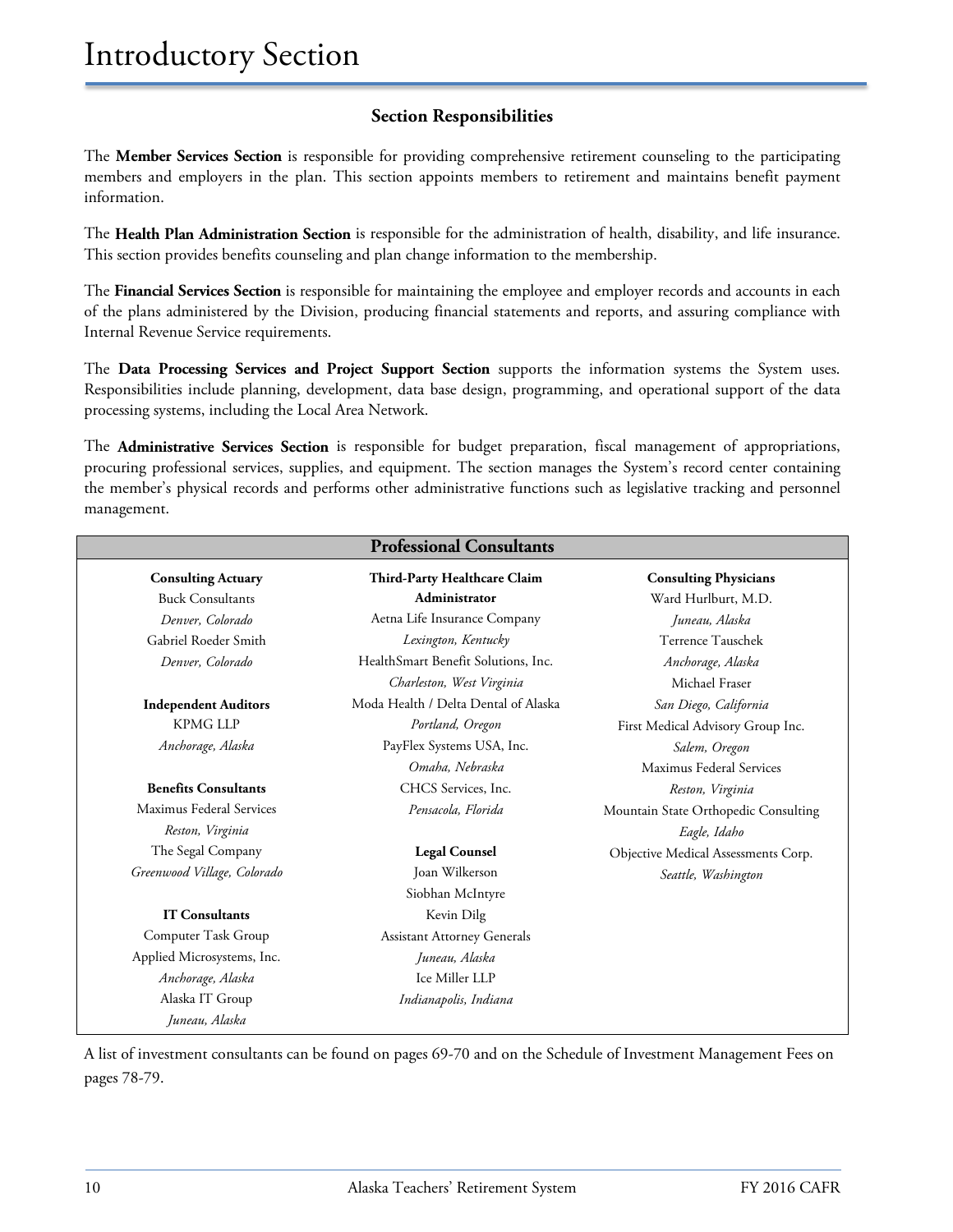### **Alaska Retirement Management Board**

**As of June 30, 2016**

**Gail Anagick Schubert, Chair**, serves as the President and CEO of the Bering Straits Native Corp. (BSNC), one of the twelve Alaska Native regional corporations formed under the Alaska Native Claims Settlement Act. She is Treasurer of the Alaska Federation of Natives, Vice Chair of the Akeela Treatment Services Board, Vice Chair of the Alaska Native Justice Center, and Vice Chair of the ANCSA Regional Association. Ms. Schubert is the immediate past chair of the Alaska Native Heritage Center, which she served on for nearly 15 years. She is a member of the Anchorage Chamber of Commerce ATHENA Society, a program that recognizes women's leadership. She has served on the BSNC Board of Directors since 1992. Ms. Schubert is the 2014 recipient of the Northwest Indian Bar Association's Unsung Hero Award. The annual award honors an attorney for his or her outstanding contributions toward improving the legal and political landscape of Pacific Northwest Indian Country. Prior to joining BSNC, Ms. Schubert practiced law in Anchorage after a successful career on Wall Street, where she worked at the Federal Reserve Bank of New York and two Wall Street law firms. She earned an undergraduate degree from Stanford University, a MBA from Cornell University's Johnson School of Management with an emphasis in accounting and finance, and a JD from the Cornell University School of Law. Ms. Schubert was born and raised in Unalakleet, Alaska.

**Robert M. ("Rob") Johnson, Vice Chair**, has been an attorney in Alaska for over 40 years. In private practice, Mr. Johnson was outside counsel for ARMB since its inception in 2005 until he recently retired from full-time practice. He also was sole outside counsel for ARMB's predecessor entities, the Alaska State Pension Investment Board and the PERS and TRS board. Mr. Johnson's law practice included many matters of state-wide importance including Exxon Valdez litigation, public sector labor disputes under the Public Employees Relations Act, and multi-year controversies involving valuation of the Trans-Alaska Pipeline System. His public employment included tenures as an assistant attorney general and director of petroleum revenue. Mr. Johnson received his law degree from Stanford and a BA in history from Claremont McKenna College.

**Gayle W. Harbo, Secretary**, retired after teaching mathematics in Fairbanks for 25 years. She also served as math department chair, as advanced placement coordinator, on the district curriculum, evaluation and budget committees, and twice as chair of the Lathrop Self-Evaluation for Accreditation Committee. Ms. Harbo is a member of Alpha Delta Kappa, AARP, National Retired Teachers of Alaska, Fairbanks Retired Teachers Association, National Council of Teacher Retirement Systems, NCTR Education Committee, and the Alaska Teachers' Retirement Board. She is also a co-manager of a family trust. Ms. Harbo was named Alaska Teacher of the Year in 1989. She holds a BS in Mathematics from North Carolina State University, and a Masters in Teaching from the University of Alaska, Fairbanks, and has completed an additional 40 hours in mathematics, counseling, law and finance.

**Tom Brice** is the Business Representative for the Alaska District Council of Laborers administering the contracts in Southeast Alaska for Laborers Local 942 and Public Employees Local 71. He was elected to the position of Vice President of Laborers Local 942 in 2011, and has sat on the negotiating team for the state contract with Public Employees Local 71 for the past three contracts. Prior to this position, Mr. Brice was the Apprenticeship Outreach Coordinator for the Alaska Works Partnership. Here he developed and managed a statewide program focused on assisting qualified rural Alaskans to gain entrance to the various registered Alaskan Building Trade apprenticeships. Mr. Brice also served in the Alaska State House of Representatives between the 18th and 21st legislatures. He has a BA from the University of Alaska Fairbanks.

**Kristin Erchinger** is currently finance director for the city of Seward, having worked for the city in finance positions since 1994 including a year serving simultaneously as finance director and acting city manager. She became the finance director in 2000. Ms. Erchinger is past president of the Alaska Government Finance Officer's Association and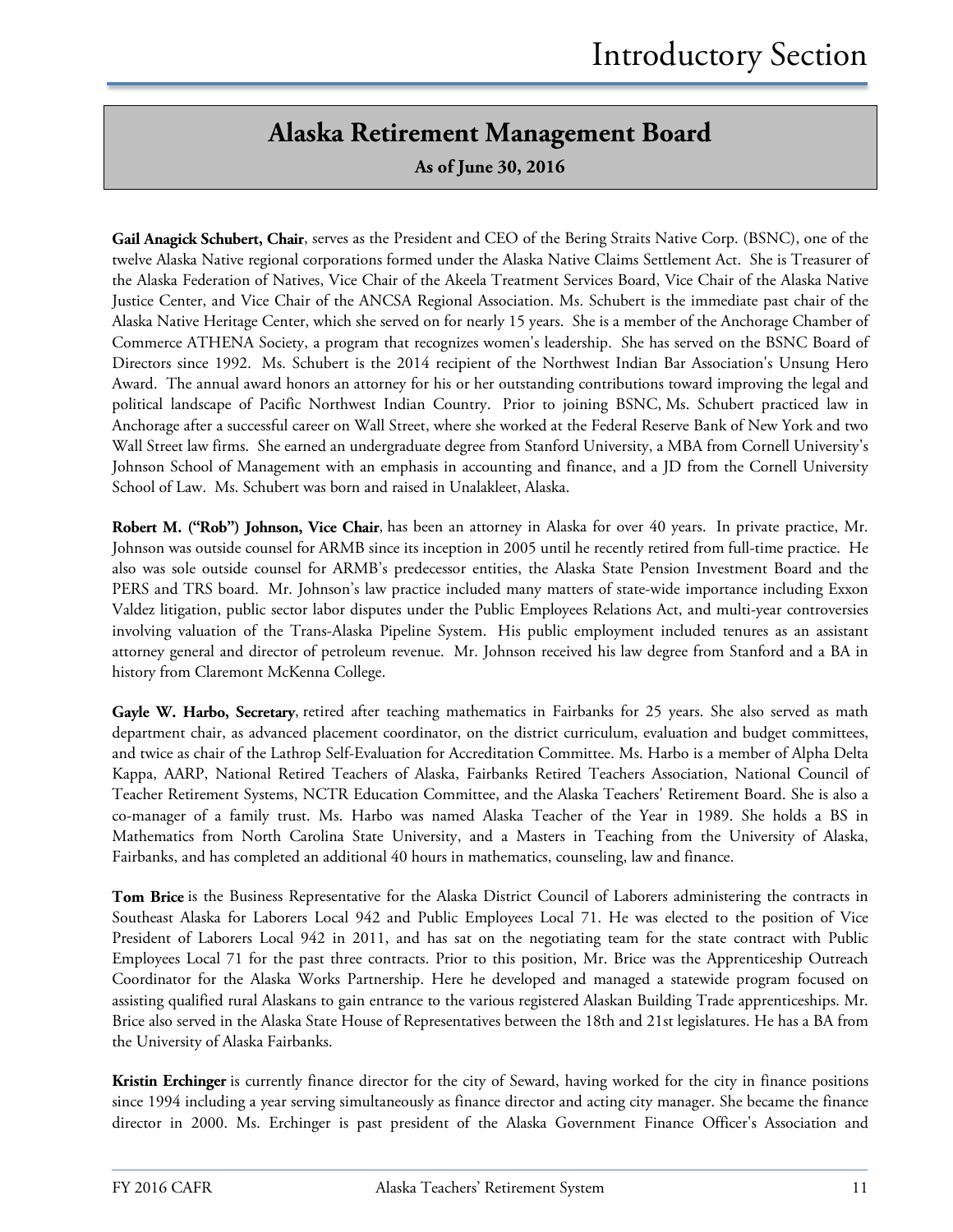represents that organization in the Alaska Municipal League. She also served on the Providence Alaska Region Board, the Graduate Medical Education Committee, the Alaska Municipal League Board, and the Board of the American Society for Public Administration, Alaska Chapter. Ms. Erchinger earned bachelor's degrees in international studies and Japanese language and literature, both from the University of Washington, and a master's degree in public administration from the University of Alaska Anchorage.

**Sheldon Fisher, Commissioner of the Department of Administration**, was appointed by Governor Walker in December 2014. Mr. Fisher was born and raised in Ashland, Oregon, and attended Brigham Young University (BYU), where he graduated with honors with a degree in economics. After BYU, Mr. Fisher went on to receive a law degree from Yale Law School and worked for a time for the law firm of Latham & Watkins. In 1994, Mr. Fisher left Latham & Watkins to pursue a career in telecommunications, working first for Hughes Electronics, and later, as the General Manager of Sprint's Broadband Wireless business. Mr. Fisher came to Alaska in 2004 taking a position as Senior Vice President of Sales and Product Marketing for Alaska Communications Systems, where he was responsible for all customer facing organizations, including all revenue generation. In 2010, Mr. Fisher resigned from ACS in order to run for Congress. In 2011, Mr. Fisher joined McKinley Capital Management, LLC, as the Chief Operating Officer, where he was responsible for the day to day administrative and general business operations of McKinley Capital. Mr. Fisher brings 20 years of management experience focusing on operations, technology infrastructure and marketing. Mr. Fisher has been married to his wife, Christine, for 26 years, and they are the parents of 7 children.

**Randall Hoffbeck, Commissioner of the Department of Revenue**, was appointed by Governor Walker in December 2014. Mr. Hoffbeck has 30+ years of experience in tax administration, valuation, and appraisal of real estate, as a contractor to the Tax Division from 1999-2001, and then as Petroleum Property Assessor for the State of Alaska from 2001-2006. In that capacity, he was the lead appraiser in the valuation and administration of tax assessments on all oil and gas properties in the State of Alaska. From 2006-2011 Mr. Hoffbeck served as the Director of Administration and Finance and CFO for the North Slope Borough before being appointed Chief of Staff in 2012. In late 2012 he retired from government service to focus on the completion of a Master of Divinity Degree which was completed in October 2014. Mr. Hoffbeck and his wife Cindy have just returned from serving with a short term Christian medical mission team in Kenya.

**Norman West, CPA**, is the Chief Financial Officer at Alaska USA Federal Credit Union with over 30 years of experience with employee benefit plans and management of large fixed income securities portfolios of \$200 million to \$1 billion. Mr. West is responsible for the investment of the Credit Union's fixed income portfolio as well as accounting and related activities. He served on the boards of the Credit Union subsidiaries, including Alaska USA Mortgage, Alaska USA Trust Company, Alaska USA Insurance Brokers, and served as a trustee on the Alaska USA Federal Credit Union's defined benefit plan. Prior to his Alaska USA employment, Mr. West was the Trust Controller and Chief Investment Officer for the Alaska Teamsters Employer Service Corp., the administrator for the union's benefit plans. He previously practiced as a CPA in Alaska, Arizona and Texas, and received training as an ERISA specialist in 1977. He has been active for many years in professional organizations as a member, officer and presenter, and served as a volunteer in church and Boy Scouts most of his adult life. Mr. West is a graduate of Brigham Young University with a B.S. in Accounting. He resides in Palmer and is the father of eleven children.

**Bob Williams** began his teaching career as a Peace Corps teacher in Gambia, Africa. He is a nationally board certified teacher, (NBCT, Math – AYA) and currently teaches Calculus and Geometry at Colony High School in Palmer. Mr. Williams is the Alaska 2009 Teacher of the Year, served as the president of the Alaska Council of Teachers of Mathematics from 2011-2013, and is the recipient of the Presidential Award for Excellence in Mathematics Teaching. He was one of five national recipients of the 2010 Horace Mann Teaching Excellence award and is a 2012 Aspen Teacher Leader Fellow. Mr. Williams has a B.S. in Petroleum Engineering from the University of Alaska, Fairbanks, an M.A. in Mathematics Education from Columbia University, and an M.Ed. in Educational Leadership from the University of Alaska, Anchorage.